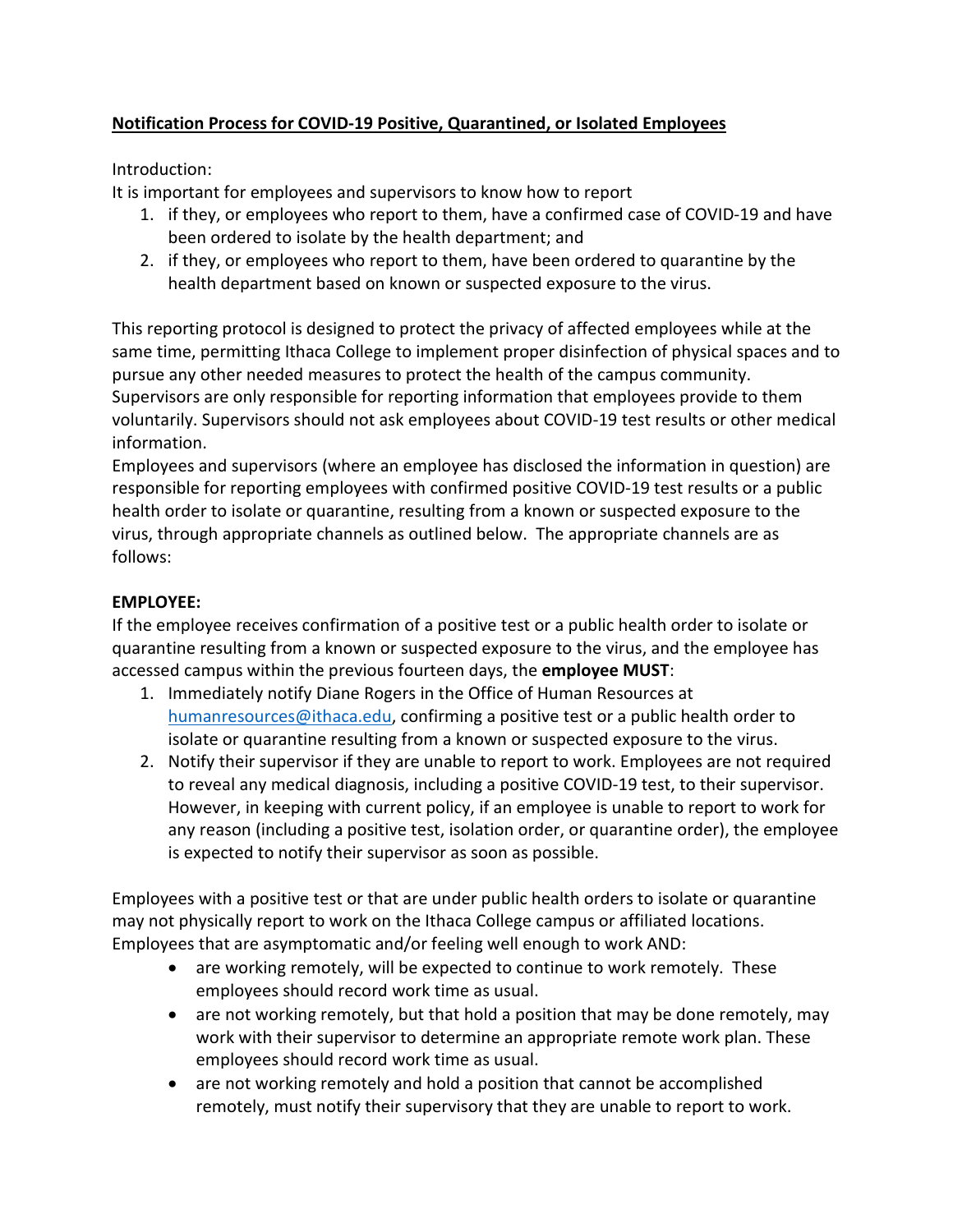These employees will be placed on paid COVID-19 leave in alignment with the public health order for a maximum of 14 calendar days.

Employees not well enough to work will be placed on paid COVID-19 leave in alignment with the public health order for a maximum of 14 calendar days.

Employees placed on paid COVID leave will not be required to use medical accruals. If the period of public health-ordered isolation or quarantine continues beyond the 14 calendar days, the employee should consult with the Office of Human Resources to move to short-term disability leave, New York Paid Family Leave, or another type of leave as appropriate.

## **SUPERVISOR:**

If an employee notifies a supervisor of that employee's positive test or an order to isolate or quarantine, resulting from a known or suspected exposure to the virus, the **supervisor MUST**:

1. Immediately notify Diane Rogers in the Office of Human Resources at [humanresources@ithaca.edu.](mailto:humanresources@ithaca.edu) The supervisor must treat all employee medical information (including COVID-19 test results) as confidential information and share it only with the Office of Human Resources.

Employees that are asymptomatic and/or feeling well enough to work AND:

- are working remotely, will be expected to continue to work remotely. These employees should record work time as usual.
- are not working remotely, but that hold a position that may be done remotely, may work with their supervisor to determine an appropriate remote work plan. These employees should record work time as usual.
- are not working remotely and hold a position that cannot be accomplished remotely, must notify their supervisory that they are unable to report to work. These employees should record these absences as COVID-19 leave for up to 14 calendar days.

Human Resources will work with the supervisor to determine the most appropriate work arrangements for the employee, consistent with the parameters outlined in the "Employee" section above, for the period of isolation or quarantine.

Supervisors must understand that employees who receive a positive COVID-19 test result or who are subject to isolation or quarantine may be concerned not only about their own health, but also about the wellbeing of family and friends. Supervisors should not place additional pressure on employees to work from home while in isolation or quarantine.

Supervisors MUST NOT share the name, identification, or other personal or confidential information about an employee who receives a positive COVID-19 test or who is subject to a isolation or quarantine with anyone other than the Office of Human Resources. Supervisors MAY NOT share this information with an employee's coworkers.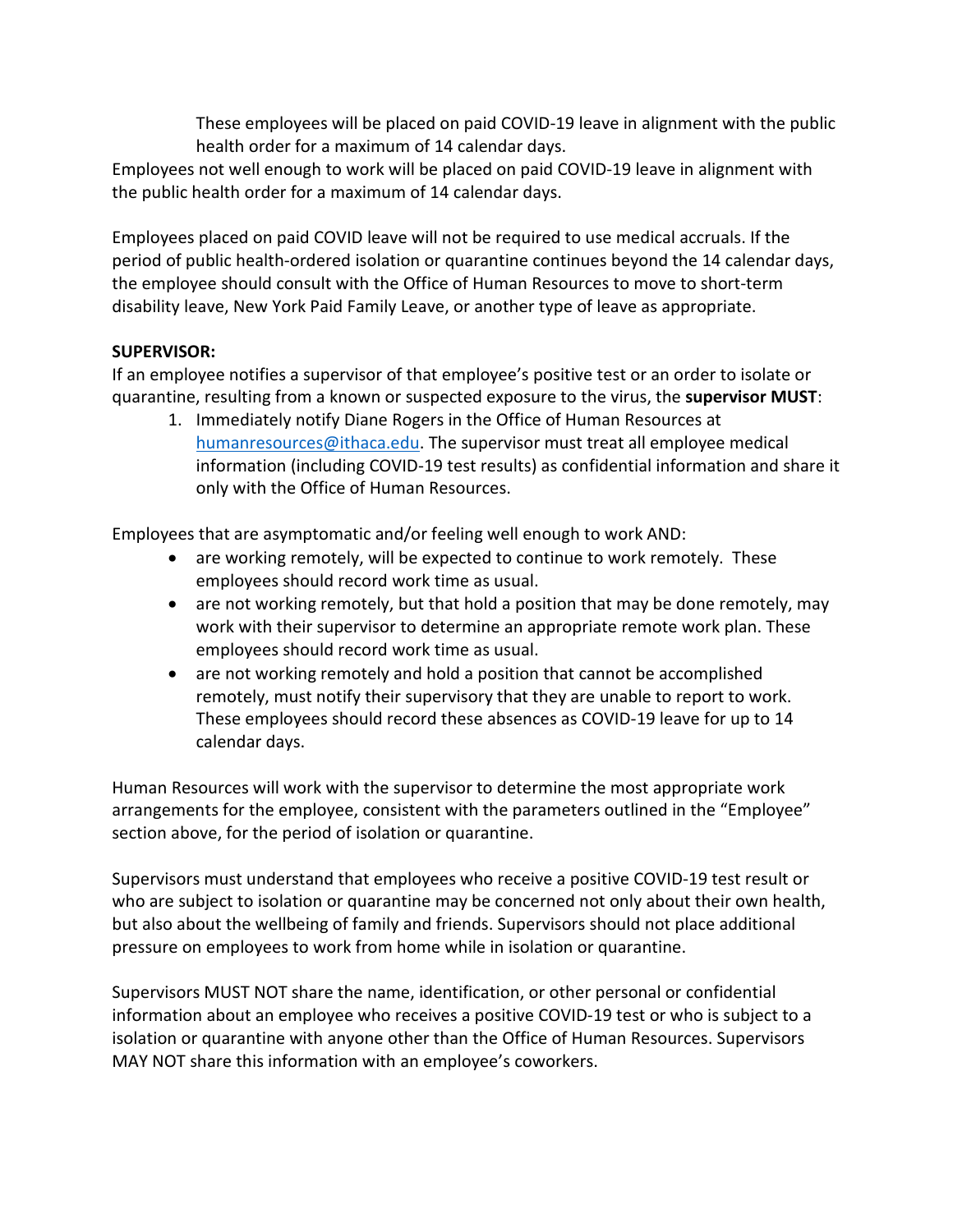An employee may choose to disclose their medical information with anyone of their choosing; however, the American with Disabilities Act (ADA) does not permit employers, regardless of how the information was obtained, to disclose an employee's medical information (including a positive COVID-19 test) to an employee's colleagues, customers, or vendors.

Supervisors are not authorized to conduct in-house contract tracing. This refers to notifying other individuals, members of the campus community or otherwise, about possible exposure. NYS Contact Tracing (through local health departments) has a process and resources available to conduct a full investigation. Human Resources may ask supervisors or employees to provide preliminary information about work schedules, when campus was accessed, and the extent to which they may have had contact with other individuals on the campus. This information is provided to the Director of Public Health Emergency Preparedness to enhance coordination with the local health department and to determine any needed response on campus for disinfection.

Supervisors are not authorized to place warning signs or to close buildings before receiving express direction/permission to do so from the Office of Environmental Health and Safety, the Office of Facilities, or the Director of Public Health Emergency Preparedness.

If coworkers or other employees have questions or concerns, the supervisor should advise them to continue to monitor their health for COVID-19 symptoms and complete the Daily Health Screening prior to coming to campus. The health department will contact coworkers or other employees if they are identified as a close contact of someone who has received a positive COVID-19 test result. If the local health department does not consider them to be a close contact, they will not be contacted, and they should continue to report to work.

#### **HUMAN RESOURCES:**

When Human Resources is notified, through any source, that an employee has tested positive or has been ordered to isolate or quarantine as a result of a known or suspected exposure to the virus, **Human Resources MUST**:

- 1. Collect the following information about the affected employee:
	- a. Full name, Employee ID number, Phone number, Supervisor name
	- b. The date of the employee's last presence on campus
	- c. All locations where the employee was present campus from approximately 48 hours before the test occurred.
- 2. Notify Christina Moylan, Director of Public Health Emergency Preparedness
- 3. Notify the supervisor that the employee may be unable to report to work (if the employee has not already done so) and provide appropriate guidance to help answer questions.
- 4. Assist the employee in completing their time card and submitting their absences by using the paid COVID-19 absence type, if appropriate.

### **PUBLIC HEALTH EMERGENCY PREPAREDNESS:**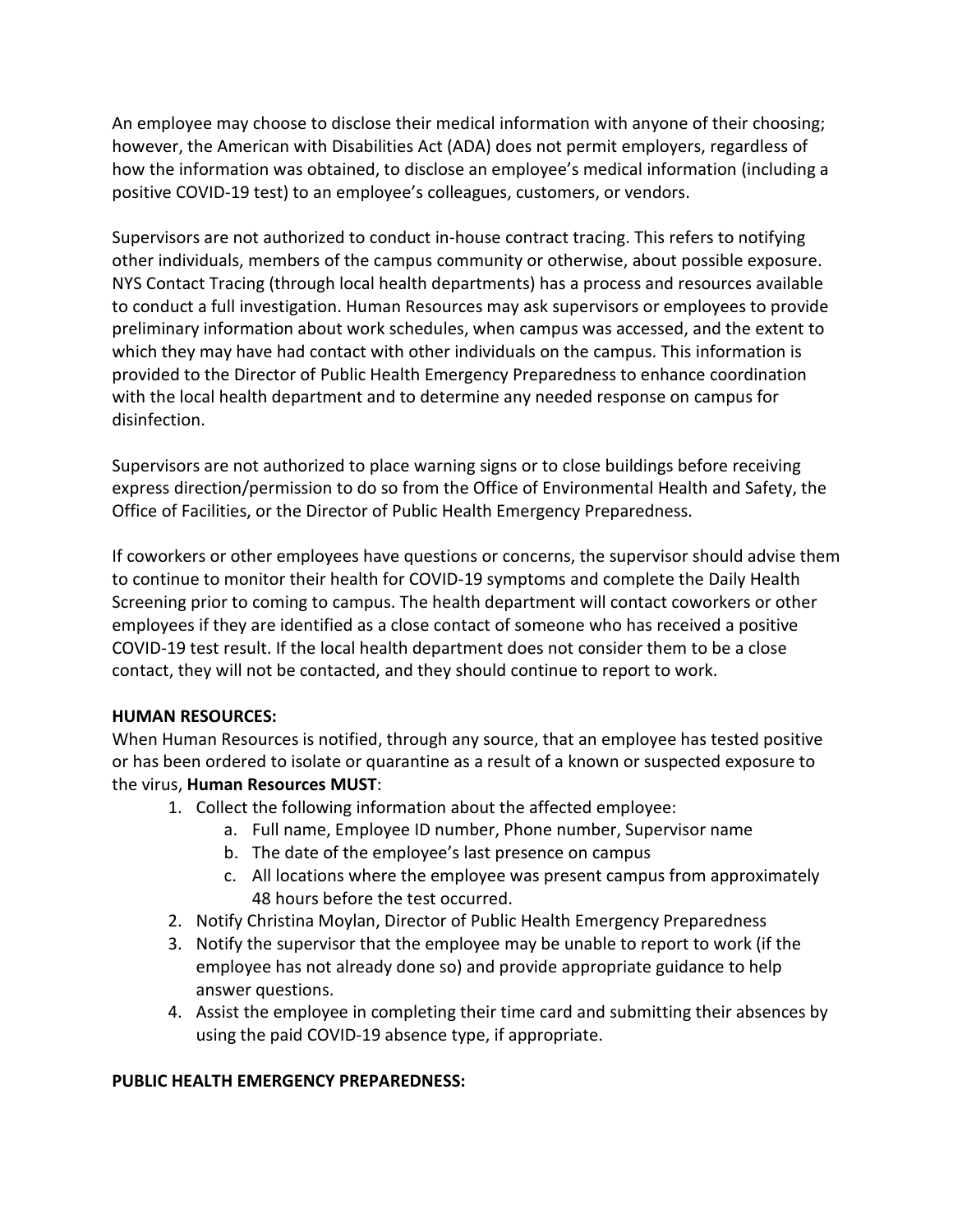When the Director of Public Health Emergency Preparedness is notified, through any source, that an employee has tested positive or has been ordered to isolate or quarantine as a result of a known or suspected exposure to the virus, **the Director MUST**:

- 1. Collect the following information about the affected employee:
	- a. Full name, Employee ID number, Phone number, Supervisor name
	- b. The date of the employee's last presence on campus
	- a. All locations where the employee was present campus, from approximately 48 hours before the test occurred
- 2. Notify Diane Rogers in the Office of Human Resources at [humanresources@ithaca.edu.](mailto:humanresources@ithaca.edu)
- 3. Once confirmed by the local health department, notify Environment, Health and Safety (EHS) of affected physical location(s) on campus that should be closed for disinfection.